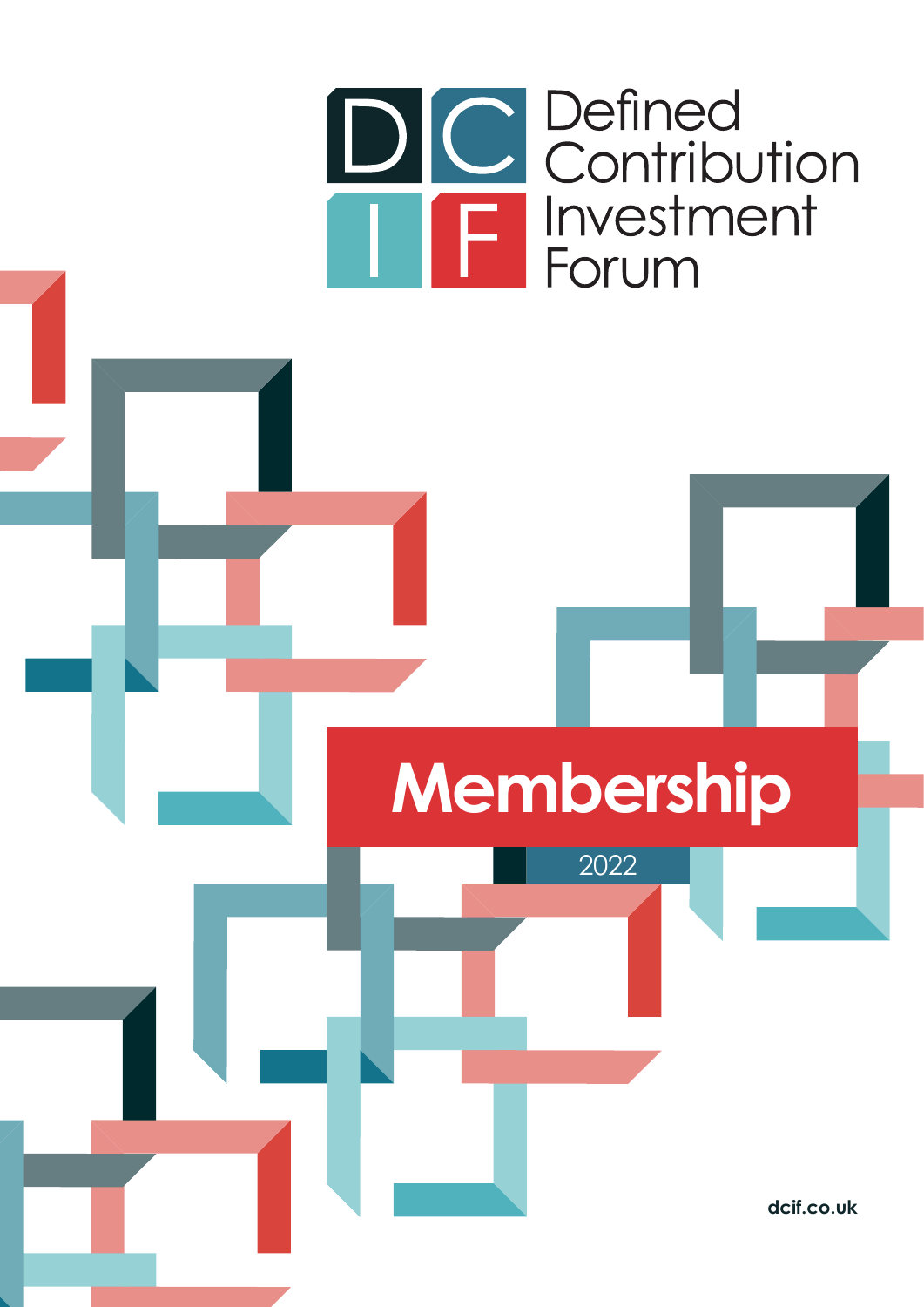**Become a member of The Defined Contribution Investment Forum (DCIF)**

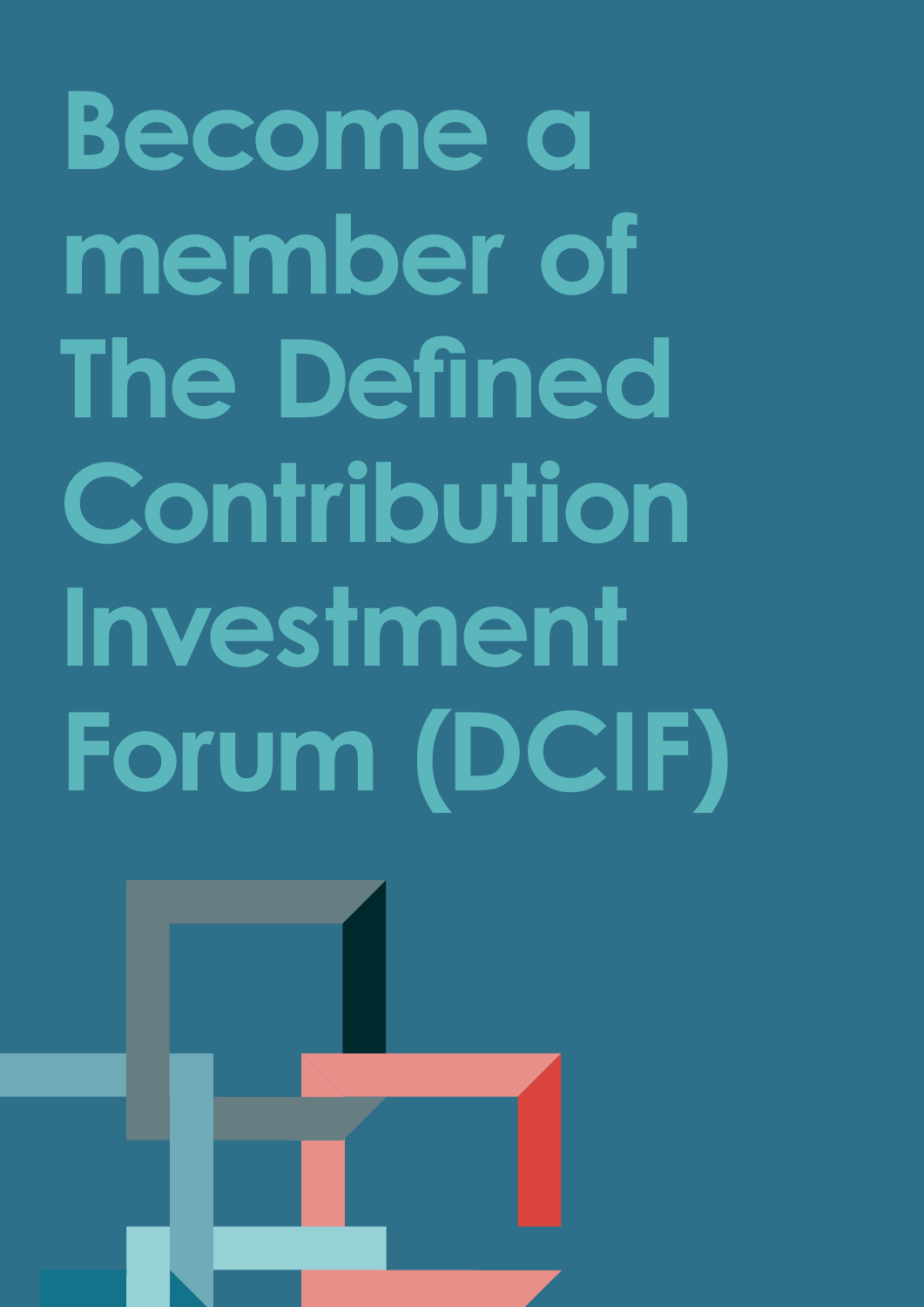

The Defined Contribution Investment Forum (DCIF) is a dynamic community of decision-makers who are committed to promoting investment excellence in UK Defined Contribution (DC) pensions.

The DCIF consists of investment managers and other industry participants with an interest in investment. Each representative believes that members of DC pension schemes deserve the best possible investment services to help them meet their retirement objectives.

We are eager to propel investment higher up the agenda of DC decisionmakers, enlivening the discussion and highlighting areas for improvement via research and debate. Accordingly, we produce three to four research papers each year which highlight a current problem in the industry, or shine a light on an area which has not historically been the subject of rigorous examination.

**3**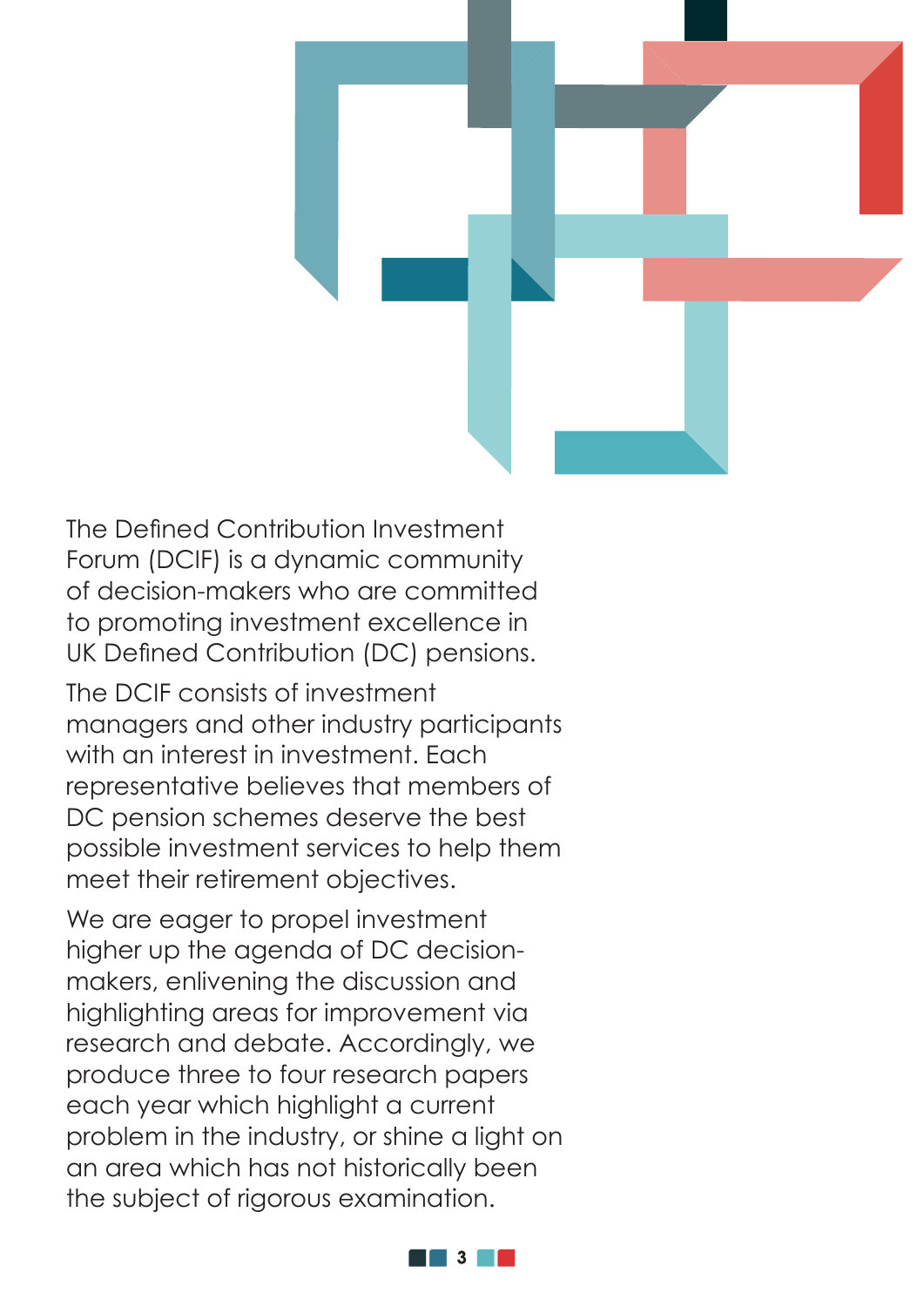# **Benefits**

#### Some of the benefits of your company becoming a member of the DCIF are:

**Be associated with groundbreaking research which is provoking important conversations within the industry. Share it freely with your clients, and have your brand displayed on the published document.** 

**Raise your company's profile within the DC industry in the UK.**

**Have the opportunity to shape the research from the outset. Work with the industry's top academics, consultants, and other research partners. Gain access to unpublished research insights, statistics and contacts.**

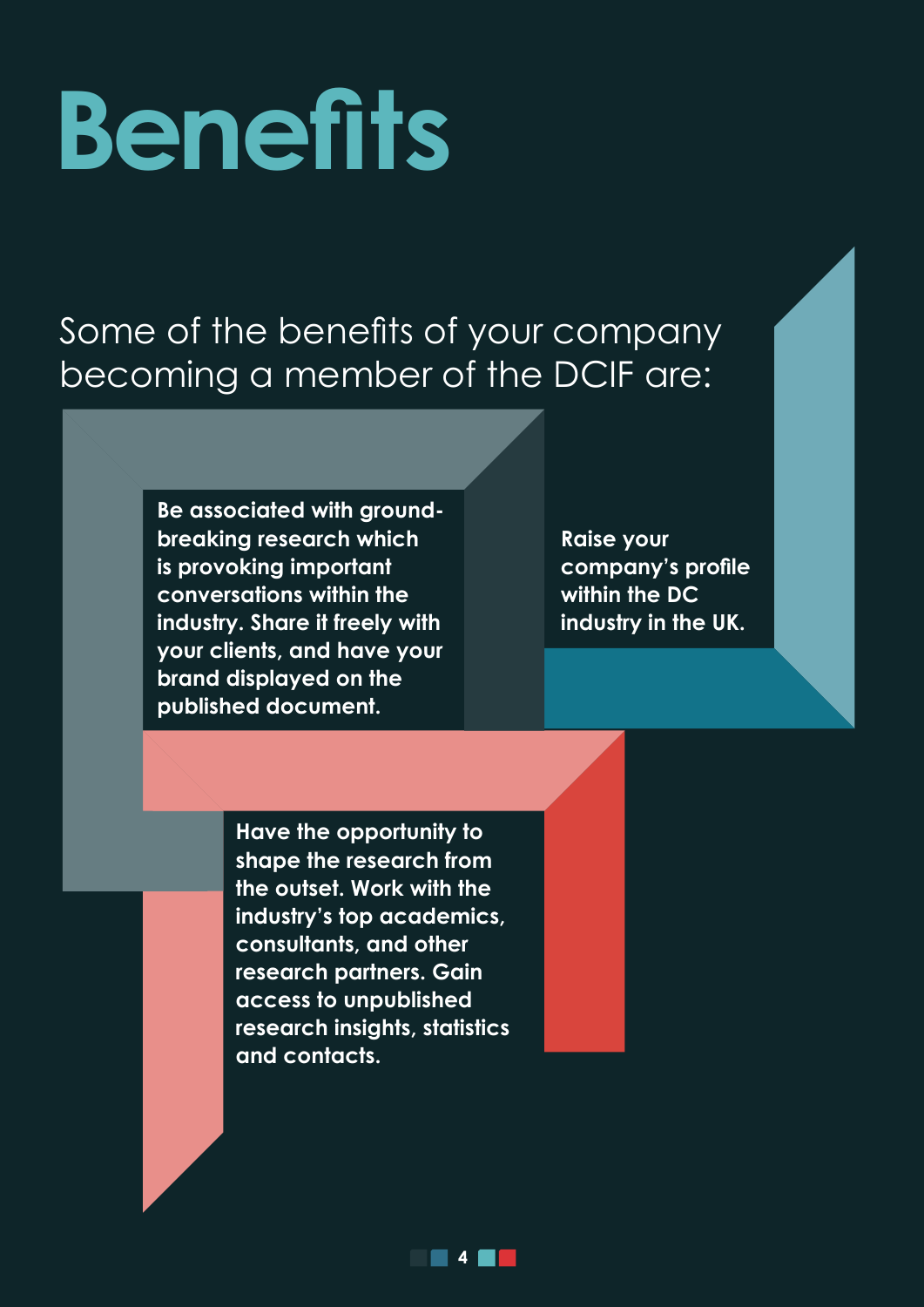**Attend lunch and learn sessions with a wide range of industry experts to keep abreast of new initiatives. Recent lunch and learn speakers have included Richard Butcher, independent trustee and chair of the PLSA on the cross-industry working group on stewardship; masterclasses on improving your presentation skills over Zoom and your LinkedIn profile; Sarah Bates, chair and non-executive director of the Diversity Project on what constitutes a successful board.**

> **Network with trustees, consultants and your peers at regular events.**

**Participate in DCIF roundtables and panel sessions, and invite colleagues and clients to attend as guests.**

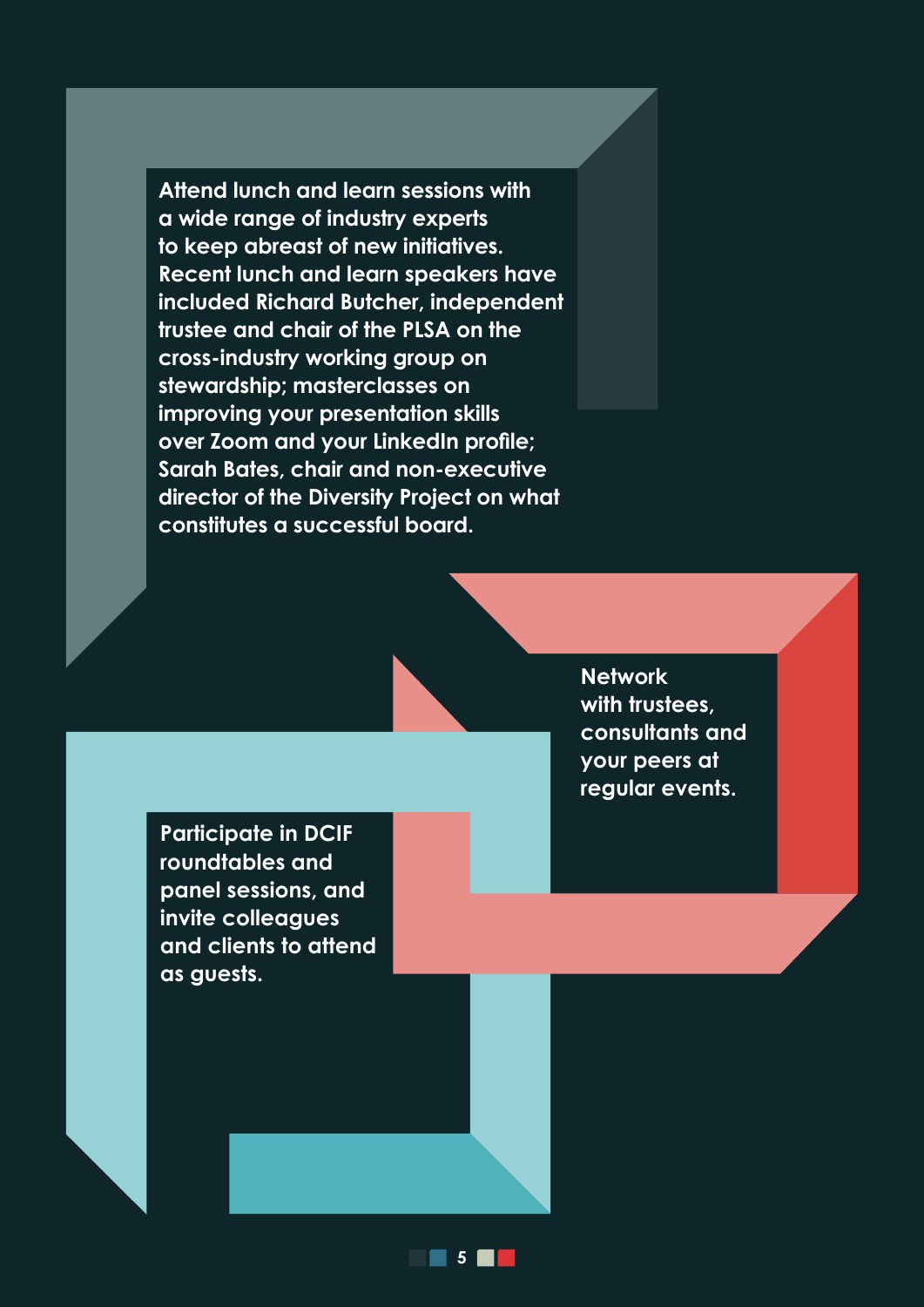### Research and initiatives



**The DCIF publishes around three research papers a year. Here is an overview of some recent projects:**

A detailed report looking at the investment challenges facing DC schemes and asset managers today

racking members views on responsible investment **A report for the DC Investment Forum, prepared by Ignition House SEPTEMBER 2021 LIVING WITH COVID** dcif.co.uk

This report examines how defined contribution (DC) savers are becoming more concerned about ESG issues. Global crises, such as the Covid-19 pandemic, and greater environmental awareness are driving change. But are pension schemes keeping up?

**Other DCIF research and initiatives can be found on the DCIF website: www.dcif.co.uk** 

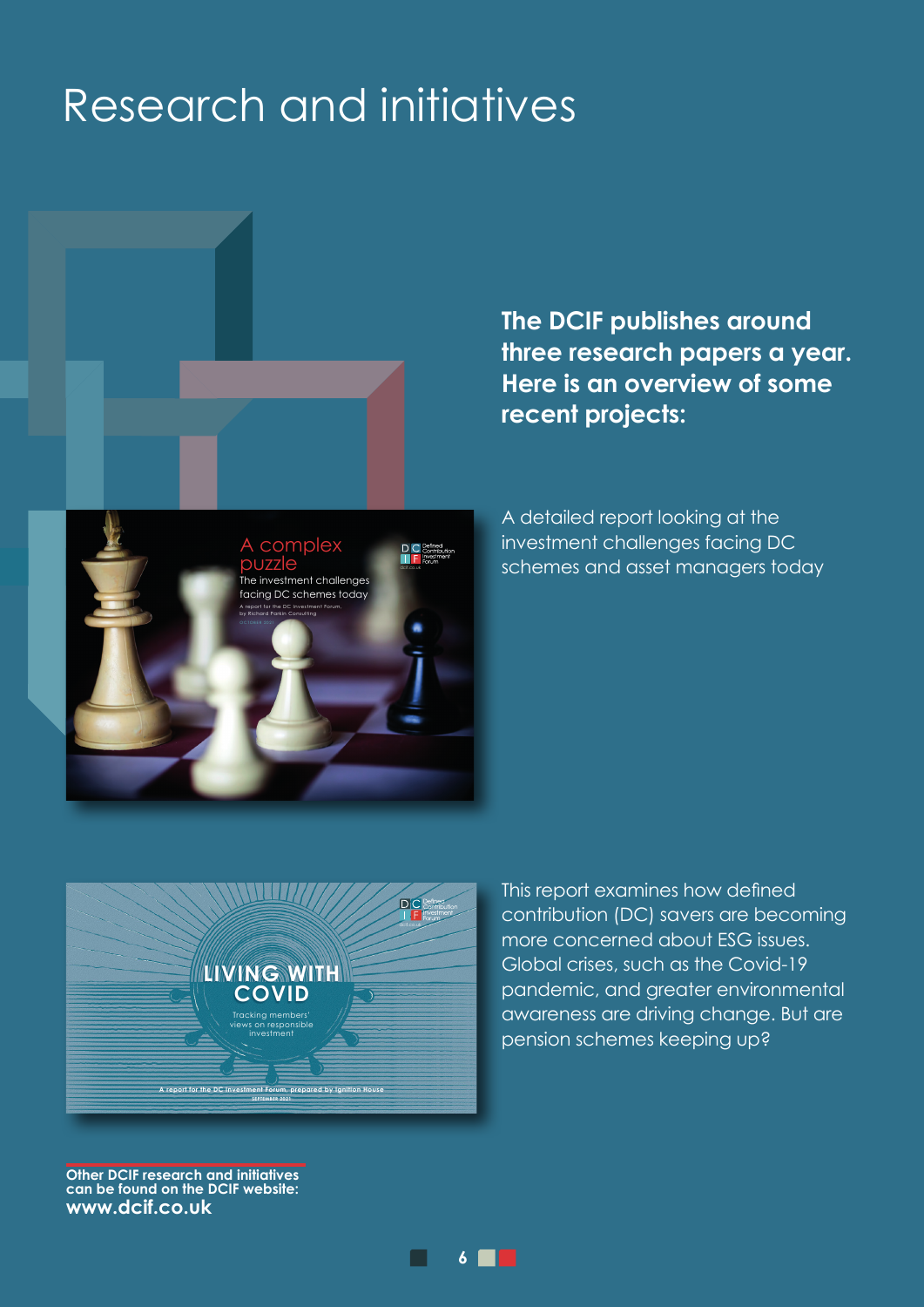## Governance **Membership**

2022

**The Forum's members meet regularly for discussions to shape research proposals and events plans.**

The DCIF's activities are overseen by its Board of Directors. Research proposals are shaped by its advisory board, which consists of all the Forum's past Chairs, as well as representatives from the pension scheme and consultancy worlds, who provide invaluable perspectives.

The DCIF's Articles of Association are available on the website. The DCIF also complies with the Competition and Market Authority Rules.

Both Chair and Vice Chair of the Forum are elected for a one year term running January – December and the outcome of the election is provided at the AGM.

The Chair, Vice Chair and Executive Director typically act as press spokespeople for the DCIF.

The Chair, Vice Chair, Immediate Past Chair, Executive Director and Finance Director make up the Board of Directors.

**If you have an interest in DC investment and would like to learn more about becoming a member, please do not hesitate to contact a DCIF representative:**

**EXECUTIVE DIRECTOR: Louise Farrand** Executive Director, the DCIF **Email:** louise.farrand@dcif.co.uk

**CHAIR: Jon Holguin** abrdn **Email:** jon.holguin@abrdn.com

**VICE CHAIR: Lorna Kennedy** Baillie Gifford **Email:** lorna.kennedy@ bailliegifford.com

**Contact us**

**For more information on the DCIF, please contact either one of the representatives above or email the Secretariat: admin@dcif.co.uk**